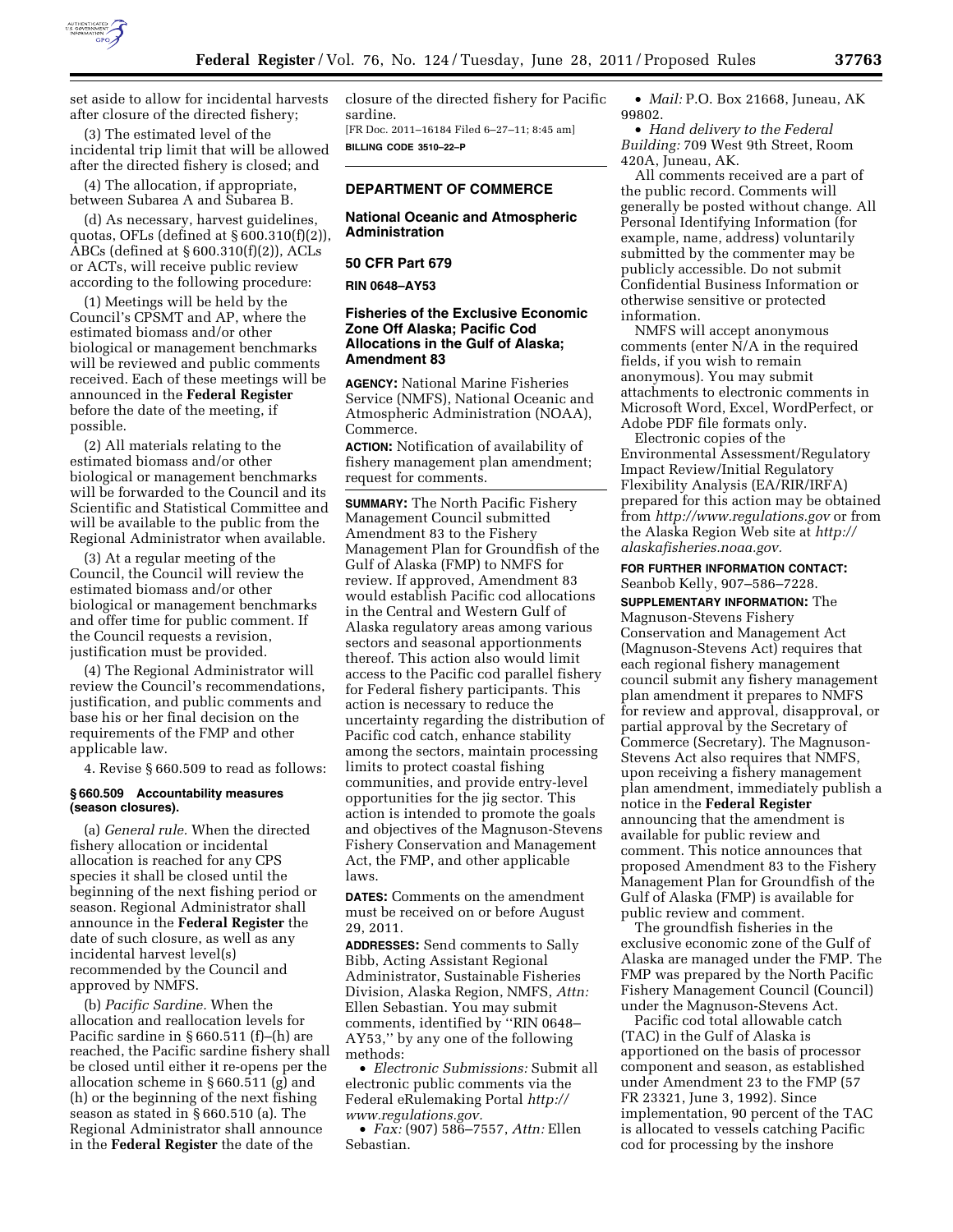component and 10 percent of the TAC is allocated to vessels catching Pacific cod for processing by the offshore component. TACs are further apportioned for Pacific cod in the Western, Central, and Eastern GOA regulatory areas. In recent years, competition among participants in the Western and Central GOA Pacific cod fisheries has intensified in recent years due in part to a derby-style race for fish and competition among the various gear types for shares of the TACs. Without sector allocations, future harvests by some sectors may increase and impinge on historical levels of catch by other sectors.

The proposed action would supersede the current 90 percent/10 percent inshore/offshore processing allocations and instead divide the Western and Central GOA Pacific cod TACs among the various gear and operation types. If approved, this action would establish sector allocations for each gear and operation type in the Western and Central GOA Pacific cod fishery, based primarily on historical catches, as well as conservation, catch monitoring, bycatch, PSC avoidance, and social objectives, including considerations for small-boat sectors and coastal communities. This action is expected to enhance stability in the fishery, reduce competition among sectors, and preserve the historical division of catch among sectors.

The Eastern GOA regulatory area would retain the current 90 percent/10 percent inshore/offshore processing allocations. In recent years, only a small proportion of the Eastern GOA TAC has been harvested, although effort and catch has increased in recent years. The potential exists that the lack of any sector allocations in the Eastern GOA would provide an incentive for increased effort in that fishery. However, the Council did not perceive a need for such an action due, in part, to the differences in the prosecution of the Pacific cod fisheries in the Eastern regulatory area, such as the extensive trawl closures effectively prohibiting trawl fishing in the Southeast Outside district of the Eastern regulatory area. As a result, the Council recommended that the Eastern GOA Pacific cod TAC would not be allocated among sectors in this action.

Two elements of Amendment 83 would apply to the entire GOA, including the Western, Central, and Eastern GOA regulatory areas. First, the hook-and-line CV and C/P halibut PSC limits would apply to the entire GOA, described in more detail below. Second, NMFS is proposing new Federal Fishing Permits (FFPs) permitting requirements

that would restrict the reissue of, or amendments to, FFPs by permit holders endorsed by gear and operation type to participate in all Federal or parallel Pacific cod fisheries throughout the Western, Central, and Eastern GOA, as described in more detail below.

This proposed action would define sectors based operation type and gear type, including hook-and-line, trawl, pot, and jig. In both the Western and Central GOA, the pot catcher vessel (CV) sector and pot catcher/processor (C/P) sector would be combined. The rationale for combining these sectors is that the pot C/P sector has historically been relatively small and would receive a small, difficult-to-manage allocation. Moreover, the majority of vessels that have participated as pot C/Ps in the GOA Pacific cod fishery in recent years also have fishing history as pot CVs, and will contribute catch history to both the pot C/P and CV allocations. In the Central GOA, the hook-and-line CV sector was further split by vessel length less than 50 ft (15.2 m) length overall (LOA). Historically, the majority of catch by hook-and-line CVs has been made by vessels less than 50 ft (15.2 m) LOA (<50 ft LOA), but in recent years, there has been a substantial increase in effort by hook-and-line CVs that are greater than 50 ft (15.2 m) LOA. Dividing this sector at 50 ft (15.2 m) LOA protects smaller boats from an influx of effort by vessels greater than 50 ft (15.2 m) LOA. However, it also means that vessels greater than 50 ft (15.2 m) LOA that are long-time participants in the fishery will share an allocation with these new entrants. This action would expand opportunities for jig vessels, by providing an initial allocation that is above the sector's historical catch in the fishery, and the opportunity for incremental increases to the jig allocation, if it is fully harvested. Any increases in the jig allocation would result in proportional reductions to the allocations to the other sectors.

This proposed action would not preclude operators from participating in the Western or Central GOA Pacific cod fishery using more than one gear type during a given season or year. For example, an operator could use both trawl and pot gear in the Western or Central GOA Pacific cod fishery during a given season or year, as long as they have the required License Limitation Program (LLP) license endorsements. However, the action does preclude operators from fishing off both the C/P and CV allocations to hook-and-line and trawl gear. The rationale for this restriction is that C/P operators could fish off the hook-and-line C/P or trawl C/P allocation until it is fully harvested,

and then could opportunistically continue to fish as CVs, if the hook-andline or trawl CV allocation has not yet been fully harvested. The purpose of establishing separate C/P and CV allocations is to shield CVs and C/Ps from competing against each other for access to the Pacific cod TAC. Allowing C/Ps to fish off both the C/P and CV allocations for their respective gear type would not meet this intent.

Allocations were calculated by taking each sector's 'best option' from four options in the Western GOA and 6 options in the Central GOA for calculating catch history, and then scaling allocations so that they sum to 100 percent. In the Western GOA, the four options for calculating catch history included the 1995 through 2005 time period. This time period includes 6 years of catch history prior to implementation of the Steller sea lion (SSL) protection measures in 2001 (66 FR 7276, January 22, 2001). In the Western GOA, the SSL protection measures resulted in a dramatic shift of catch from trawl gear to pot gear, and including this earlier time period accounts for the catch history of the trawl sector prior to this shift. The options in the Central GOA do not include the 1995 through 2000 time period and were based on participation from 2000 through 2008. While there was a reduction in trawl catch concurrent with implementation of the SSL protection measures in the Central GOA, the shift was less dramatic than in the Western GOA because, historically, less of the trawl catch occurred in the Central GOA A season.

This proposed action is intended to protect historical processing and community delivery patterns, established in the GOA groundfish fisheries. NMFS would establish a mothership processing cap at 2 percent of the Western GOA Pacific cod TAC, and prohibit mothership activity in the Central GOA. In the Central GOA, no mothership has processed groundfish since 2000. In the Western GOA, there has been limited mothership activity. In addition, NMFS would establish separate processing caps for floating processors that do not harvest groundfish or act as a stationary floating processor in a given year. Eligible vessels would be allowed to process up to 3 percent of the respective Western and Central GOA TACs, provided that they operate within the municipal boundaries of Community Quota Entity (CQE) communities. Although the proposed action provides additional mothership processing opportunities, NMFS would tie this activity to Western and Central GOA CQE communities,